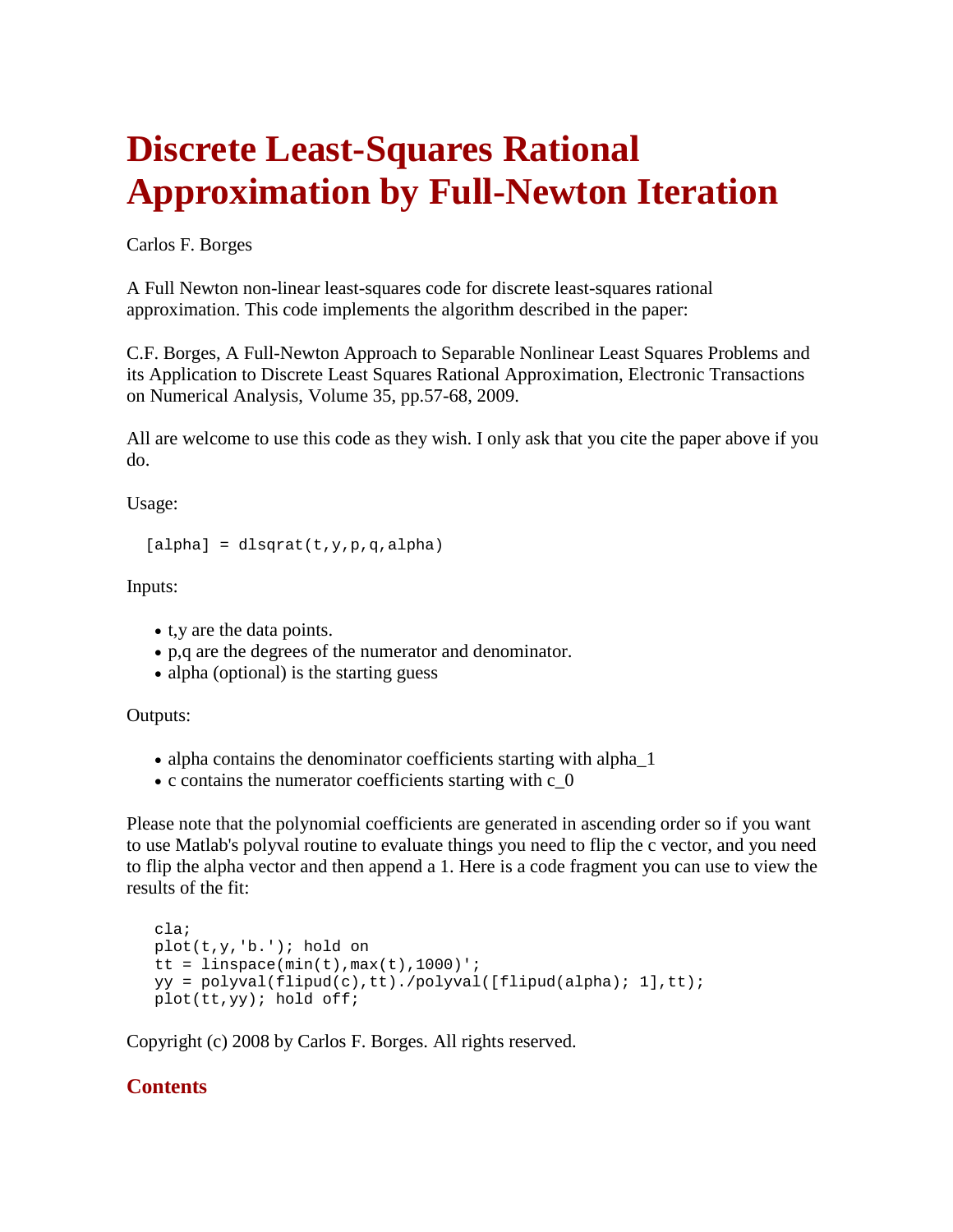• [References](#page-4-0)

```
function [alpha, c] = dlsqrat(t,y,p,q,alpha)
% begin dlsqrat
% Set the convergence tolerance.
TOLERANCE = 10^{\wedge}(-12);
% N is the Vandermonde that will be used to evaluate the numerator.
N = zeros(length(t), p+1);N(:,1) = ones(length(t),1);for k=2:p+1N(:,k) = N(:,k-1).*t;
end
% M is the Vandermonde that will be used to evaluate the denominator.
M = zeros(length(t), q);M(:,1) = t;for k=2:q
    M(:,k) = M(:,k-1).*t;
end
% If we are not given an initial guess then generate one.
if nargin < 5
    tmp\_pade = [N -diag(y)*M]\y;alpha = tmp\_pade(p+2:end);end
% Construct the model matrix and compute ancillary quantities.
update(alpha);
for iter=1:100
     % Update the error.
     old_err = err;
     % Compute the Jacobian and the Hessian.
    Tmp1 = diag(Py.*D)*M;Tmp2 = Q' * diag((Py-r). *D) *M;J = Tmp1 - Q*Tmp2;H = M' * diag((Py-2*r).*D)*Tmp1 - Tmp2'*Tmp2; % Compute the gradient.
    gradient = J' * r;
     % Compute the Cholesky factorization of H.
    [R, not_PD] = chol(H); % If H is not positive definite then regularize and factor
     if not_PD
        R = chol(H - 1.2*min(eig(H))*eye(q)); end
     %Compute the Newton step.
    delta = -R\ (R'\qquad i);
     % Use stepsize control to take a step.
     step_control;
```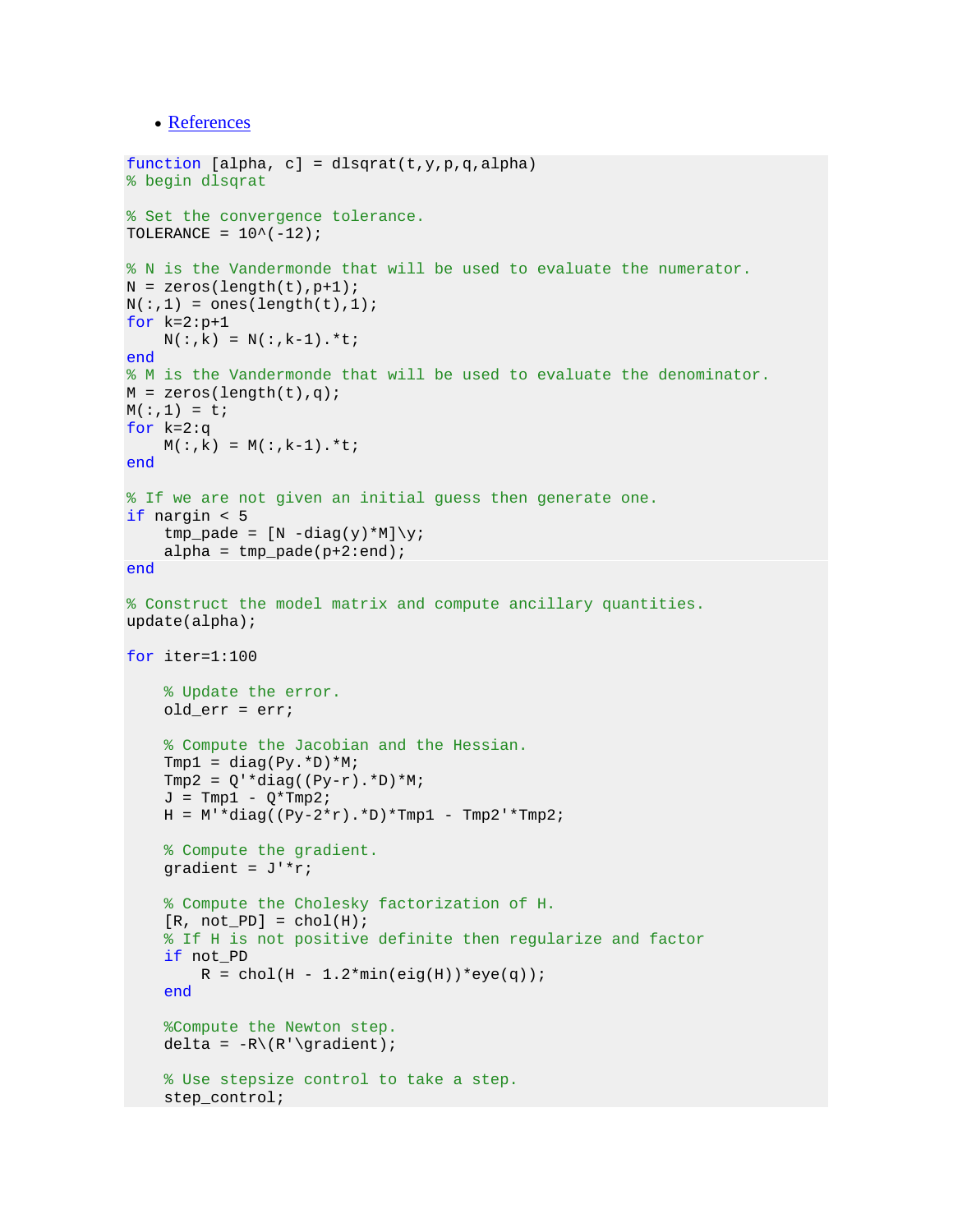```
 % Convergence testing
     if err > old_err
        disp('Failed to find descending step length.');
         break;
     else
        alpha = new alpha;
         rel_err = abs(old_err - err)/old_err;
         if rel_err <= TOLERANCE
              break;
         end
     end
     % End convergence testing.
end %End of main loop.
% Compute the coefficients of the numerator.
c = (diag(D)*N)\y;% Generate an error message if the algorithm failed to converge.
if rel_err > TOLERANCE
    disp('Algorithm did not converge.');
end
%XXXXXXXXXXXXXXXXX Subroutines 
XXXXXXXXXXXXXXXXXXXXXXXXXXXXXXXXXXXXXXXXXXXX
     function update(alpha)
        % Updates the model matrix and computes ancillary quantities.<br>D = 1./(1+M*alpha); % Compute the denominator.
         D = 1./(1+M*alpha); % Compute the denominator.<br>[Q R] = qr(diag(D)*N,0); % Compute the QR factoriza
                                      \% Compute the QR factorization of A =
D*N
        Py = Q^*(Q^{**}y); \qquad % Compute the projection of y onto the
range of A.<br>r = y - Pyir = y - Py;<br>err = r' * r;<br>r' * r;<br>r' * r;<br>r' * r;
                                       % Compute the current squared error.
     end
     function step_control
         % This function implements stepsize control using a simple
         % backtracking scheme from Dennis & Schnabel.
         % Try taking a full step.
         new_alpha = alpha + delta;
         % Update the model.
         update(new_alpha);
         % If a full step does not sufficiently reduce the error then we
         % use a backtracking line-search method for step-size control.
         % This involves minimizing a function f(lambda) that interpolates 
the
         % computed error (and its derivatives) at different values of 
lambda.
        f0 = old err; fprime = gradient'*delta;
        steptol = f0 + .0001*fprime; if err > steptol
```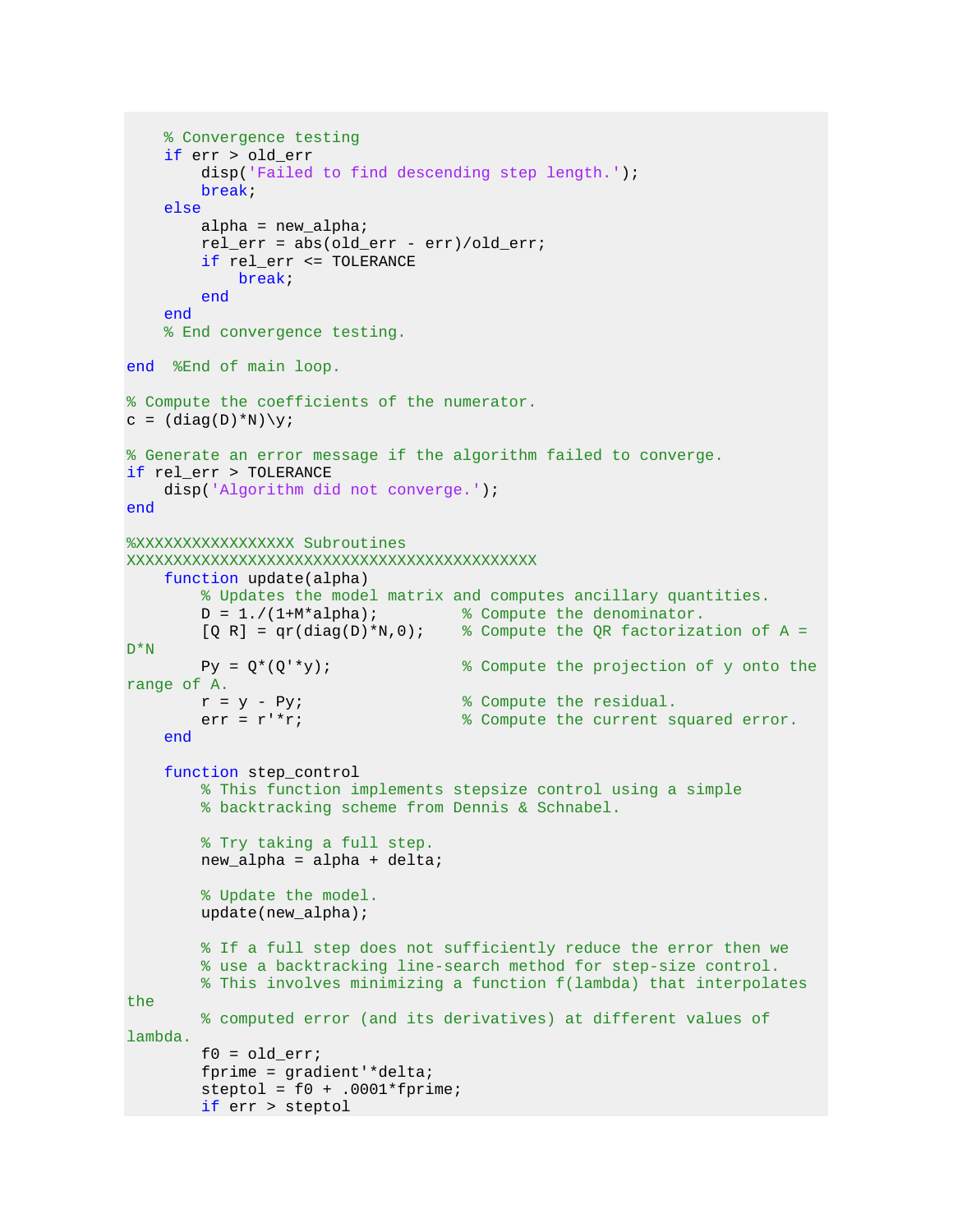```
errs(1) = err; lams(1) = 1; % We'll need this if further
refinement is necessary.
            % We start with a quadratic model at f(0), f'(0), and f(1) % and will take the larger of the computed step or 1/10.
            lambda = max([ -fprime/(2*(err - f0 - fprime))).
             new_alpha = alpha + lambda*delta;
             % Update the model matrix and compute ancillary quantities.
             update(new_alpha);
             % If this doesn't work then we loop with a cubic model at 
f(0),
             % f'(0), f(lambda), and f(lam2) where the last two are errors 
at
             % the last two lambda that were tried.
             steptol = f0 + .0001*fprime*lambda;
             while err > steptol
                  % Push the current lambda and error to the top of the lams 
and errs
                  % stacks.
                lams = [lambda; lams(1)]; errs = [err; errs(1)];rhs = (ers - fprime*lams - [f0 ; f0]), // lams.*lams);ab = \lceil \text{lams} \rceil \cdot 1 \rceil \} \rceillambda = (-ab(2) + sqrt(ab(2) *ab(2) -3*ab(1)*fprime))/(3*ab(1));
                  % It is still important to make certain that the new 
lambda
                  % progresses quickly but not too quickly. So if lambda is 
less
                  % than lam2/10 we just use lam2/10, and if it is larger 
than
                  % lam2/2 then we use lam2/2.
                 if lambda < lams(1)/10lambda = \text{lams}(1)/10;
                 end
                if lambda > lams(1)/2lambda = 1ams(1)/2; end
                 new_alpha = alpha + lambda*delta;
                  % Update the model matrix and compute ancillary 
quantities.
                 update(new_alpha);
                  steptol = f0 + .0001*fprime*lambda;
             end
         end
     end
```